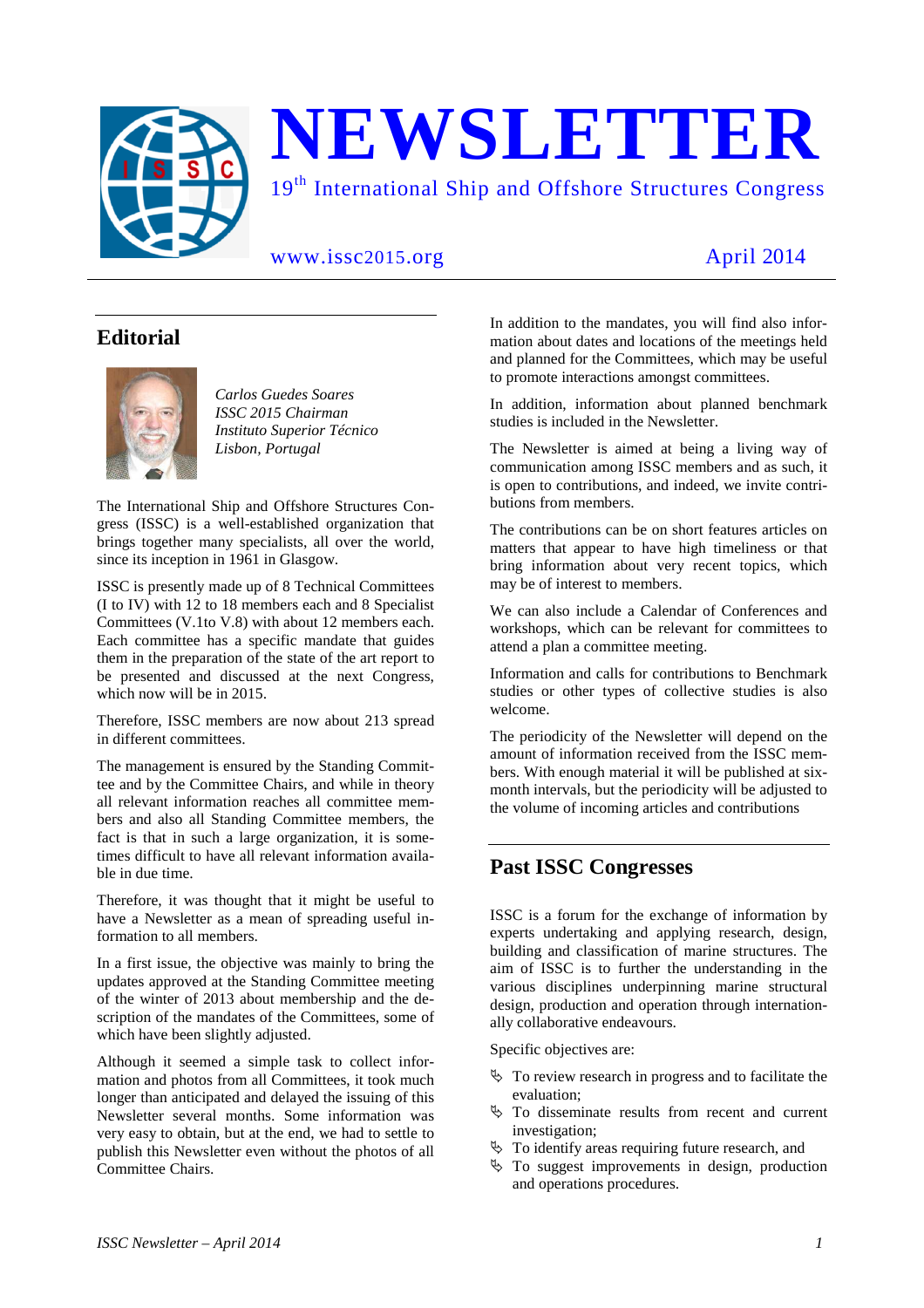Structures of interest to ISSC include ships, offshore structures and other marine structures used for transportation, exploration and exploitation of resources in and under the oceans.

The ISSC Congress is held every 3-years and the next event will take place in Lisbon, Portugal in September 2015.

| 1 <sup>st</sup> | <b>ISSC 1961</b>           | Glasgow       | <b>United Kingdom</b>      |
|-----------------|----------------------------|---------------|----------------------------|
| $2^{nd}$        | <b>ISSC 1964</b>           | Delft         | The Netherlands            |
| 3 <sup>rd</sup> | <b>ISSC 1967</b>           | Oslo          | Norway                     |
| 4 <sup>th</sup> | <b>ISSC 1970</b>           | Tokyo         | Japan                      |
| 5 <sup>th</sup> | <b>ISSC 1973</b>           | Hamburg       | Germany                    |
| 6 <sup>th</sup> | <b>ISSC 1976</b>           | <b>Boston</b> | <b>USA</b>                 |
| 7 <sup>th</sup> | <b>ISSC 1979</b>           | Paris         | France                     |
| 8 <sup>th</sup> | <b>ISSC 1982</b>           |               | Gdansk/Paris Poland/France |
| 9 <sup>th</sup> | <b>ISSC 1985</b>           | Genova        | Italy                      |
|                 | 10th ISSC 1988             | Lyngby        | Denmark                    |
|                 | 11 <sup>th</sup> ISSC 1991 | Wuxi          | China                      |
|                 | 12th ISSC 1994             | St. Jones     | Canada                     |
|                 | 13th ISSC 1997             | Trondheim     | Norway                     |
|                 | 14th ISSC 2000             | Nagasaki      | Japan                      |
|                 | 15th ISSC 2003             | San Diego     | <b>USA</b>                 |
|                 | 16th ISSC 2006             | Southampton   | United Kingdom             |
|                 | 17th ISSC 2009             | Seoul         | Korea                      |
|                 | 18th ISSC 2012             | Rostock       | Germany                    |
|                 | 19th ISSC 2015             | Lisbon        | Portugal                   |

# **Committee Mandates**

**Committee I.1: Environment** 



**Chair:** 

**Elzbieta Bitner-Gregersen**  Norway

**Stand. Com. Liaison:** Carlos Guedes Soares

**Mandate:** Concern for descriptions of the ocean environment, especially with respect to wave, current and wind, in deep and shallow waters, and ice, as a basis for the determination of environmental loads for structural design. Attention shall be given to statistical description of these and other related phenomena relevant to the safe design and operation of ships and offshore structures. The committee is encouraged to cooperate with the corresponding ITTC committee.

#### **Committee I.2: Loads**

**Chair:** 



**Pandeli Temarel IK** 

**Stand. Com. Liaison:** Carlos Guedes Soares

**Mandate:** Concern for environmental and operational loads from waves, wind, current, ice, slamming, sloshing, weight distribution and operational factors. Consideration shall be given to deterministic and statistical load predictions based on model experiments, full-scale measurements and theoretical methods. Uncertainties in load estimations shall be highlighted. The committee is encouraged to cooperate with the corresponding ITTC committee.

# **Committee II.1: Quasi-Static Response**



**Chair:** 

**Jonas Ringsberg**  Sweden

**Stand. Com. Liaison:** Yoo Sang Choo

**Mandate:** Concern for the quasi-static response of ship and offshore structures, as required for safety and serviceability assessments. Attention shall be given to uncertainty of calculation models for use in reliability methods, and to consider both exact and approximate methods for the determination of stresses appropriate for different acceptance criteria.

# **Committee II.2: Dynamic Response**



**Chair:** 

**Dae-Seung Cho**  Korea

#### **Stand. Com. Liaison:** Mirek Kaminski

**Mandate:** Concern for the dynamic structural response of ship and floating offshore structures as required for safety and serviceability assessments, including habitability. This should include steady state, transient and random responses. Attention shall be given to dynamic responses resulting from environmental, machinery and propeller excitation. Uncertainties associated with modelling should be highlighted.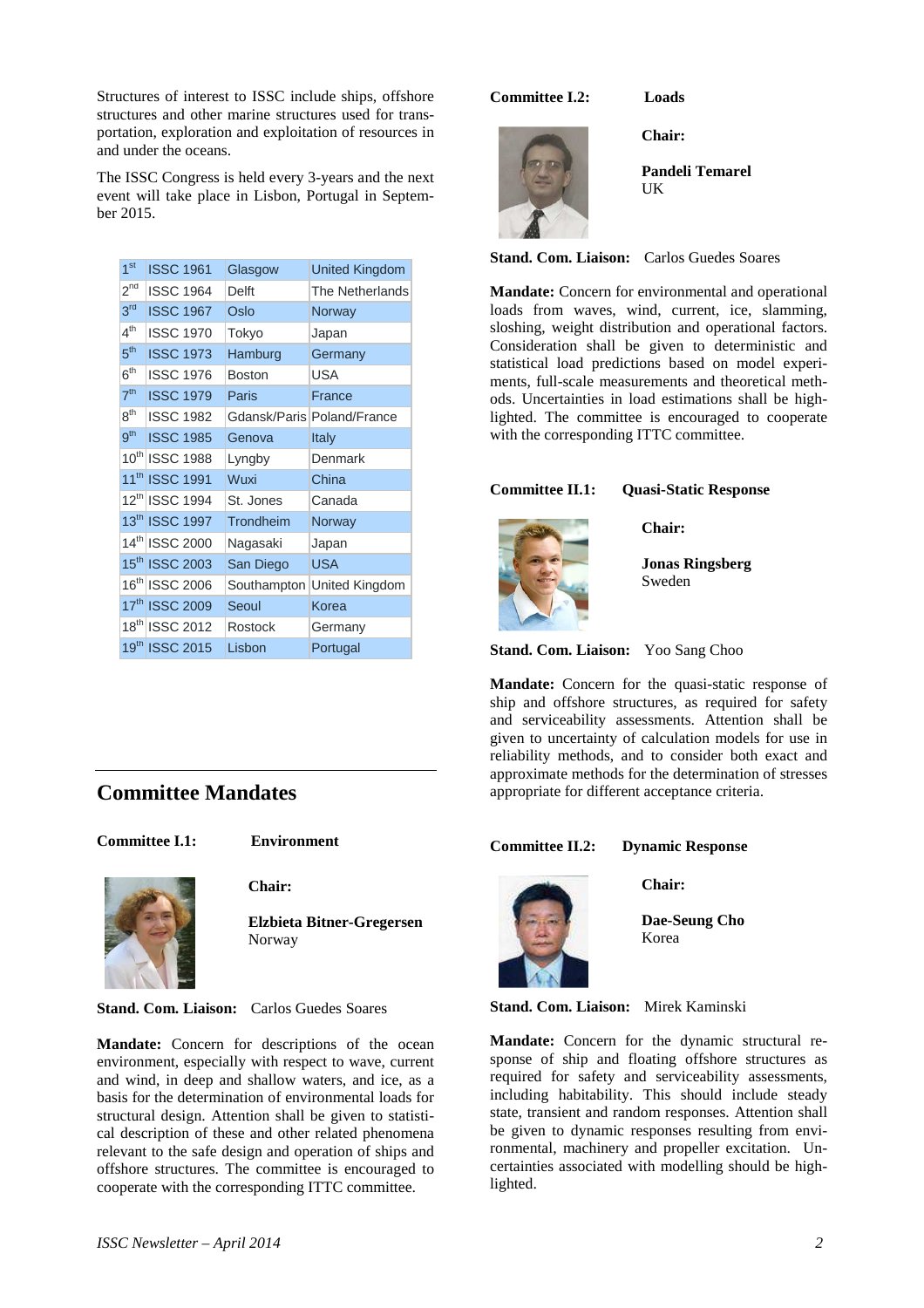#### **Committee III.1: Ultimate Strength**



**Chair:** 

**Takao Yoshikawa**  Japan

**Stand. Com. Liaison:** Masahiko Fujikubo

**Mandate:** Concern for the ductile behaviour of ships and offshore structures and their structural components under ultimate conditions. Attention shall be given to the influence of fabrication imperfections and in-service damage and degradation on reserve strength. Uncertainties in strength models for design shall be highlighted. Consideration shall be given to the practical application of methods.

#### **Committee III.2: Fatigue and Fracture**



**Chair:** 

**Feargal Brennan**  UK

**Stand. Com. Liaison:** Wolfgang Fricke

**Mandate:** Concern for crack initiation and growth under cyclic loading as well as unstable crack propagation and tearing in ship and offshore structures. Due attention shall be paid to practical application and statistical description of fracture control methods in design, fabrication and service. Consideration is to be given to the suitability and uncertainty of physical models.

#### **Committee IV.1: Design Principles and Criteria**



**Chair:** 

**Enrico Rizzuto**  Italy

**Stand. Com. Liaison:** Manolis Samuelides

**Mandate:** Concern for the general concept of goal orientated design, for the quantification of general sustainability aspects in economic, human and environmental terms and for the development of appropriate procedures for rational life-cycle design of marine structures. Special attention shall be given to the issue of Goal-Based Standards as presently proposed by IMO in respect of their objectives and requirements and plans for implementation, and to their potential for success in achieving their aims. Possible differences between the current regulatory framework for ship structures and the design requirements developed for offshore and other marine industries shall be considered.

# **Committee IV.2: Design Methods**



**Chair:** 

**Matthew Collette IISA** 

**Stand. Com. Liaison:** Jean-Yves Pradillon

**Mandate:** Concern for the synthesis of the overall design process for marine structures, and its integration with production, maintenance and repair. Particular attention shall be given to the roles and requirements of computer-based design and production, and to the utilization of information technology.

**Committee V.1: Accidental limit states** 

**Chair:** 



**Jurek Czjuko** 

Norway

**Stand. Com. Liaison:** Jeom P. Paik

**Mandate:** Concern for accidental limit states (ALS) of ships and offshore structures and their structural components during design. Types of accidents considered shall include fire, explosion, dropped objects, collision and grounding. Attention shall be given to hazard identification and related risks, assessment of accidental loads and nonlinear structural consequences including residual strength. Uncertainties of ALS models for the use in design shall be highlighted. Consideration shall be given to the practical application of methods and to the development of ISSC guidance for implementation of ALS principles in engineering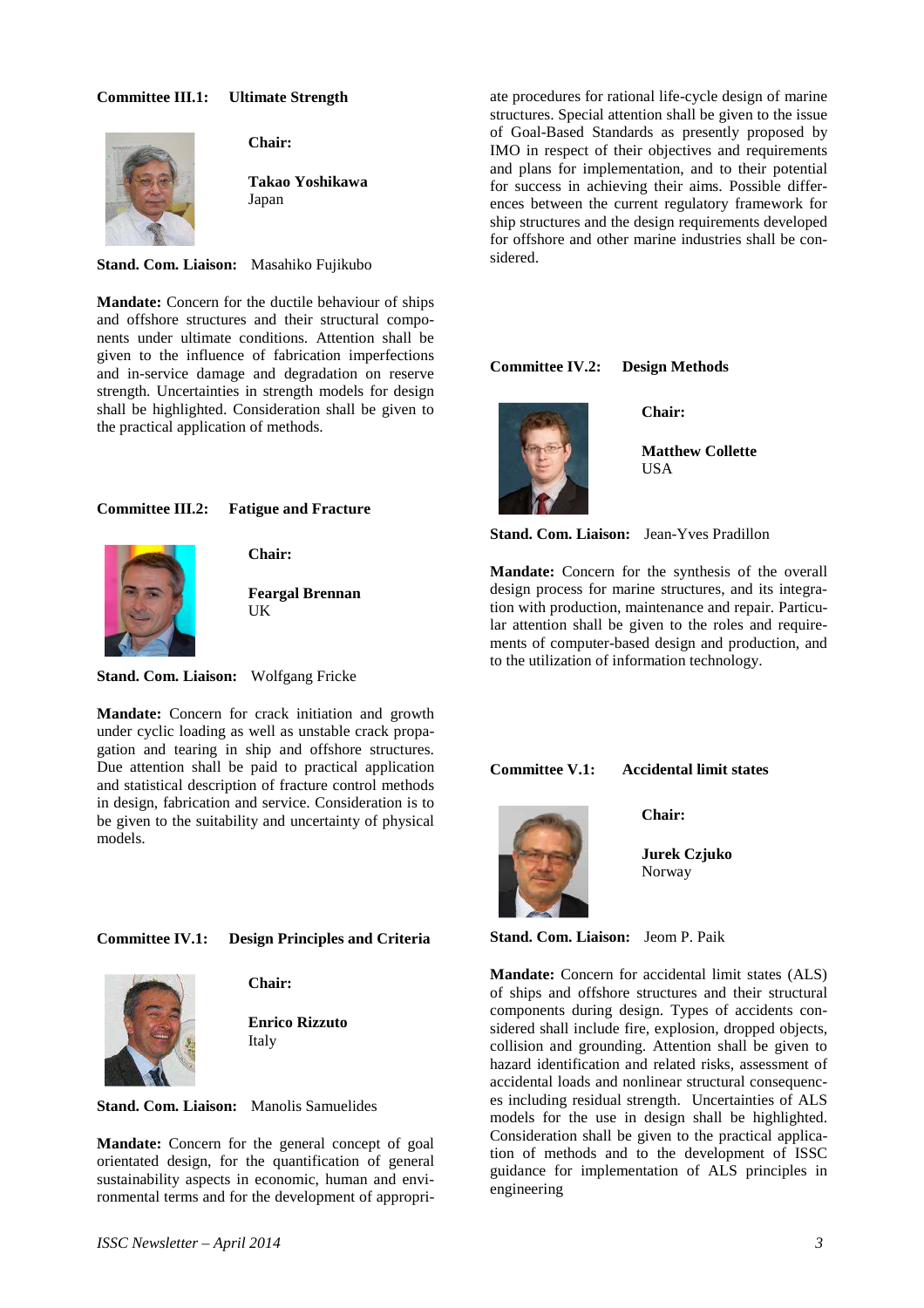# **Committee V.2: Natural Gas Storage and Transportation**

**Chair:** 



**Rene Huijsmans**  The Netherlands

**Stand. Com. Liaison:** Stefano Ferraris

**Mandate:** Concern for the safety and design of containment systems for the storage and transportation of natural gas in connection with floating platforms and terminals, and on board ships. This is to include assessing the performance of various containment systems for gas under compression (CNG), liquefaction under cooling (LNG), and combinations of the two methods. Particular attention shall be given to the integrity and safety aspects of containment systems under pressure and thermal loads, and the interaction between fluid and structure under static and dynamic conditions. Needs for revision of current codes and regulations shall be addressed.

# **Committee V.3: Material and Fabrication Technology**



**Chair:** 

**Jean David Caprace**  Belgium

**Stand. Com. Liaison:** Weicheng Cui

**Mandate:** The committee shall give an overview about new developments in the field of ship and offshore materials and fabrication techniques with a focus on trends, which are highly relevant for practical applications in the industry in the recent and coming years. Particular emphasis shall be given to the impact of welding and corrosion protection techniques for structural performance, on the development of lighter structures and on computer and IT technologies and tools, which are meant to link design and production tools and to support efficient production.

# **Committee V.4: Offshore Renewable Energy**

**Chair:** 



**Kimon Argyriadis**  Germany

**Stand. Com. Liaison:** Xiaozhi (Christina) Wang

**Mandate:** Concern for load analysis and structural design of offshore renewable energy devices. Attention shall be given to the interaction between the load and structural response of fixed and floating installations taking due consideration of the stochastic nature of the ocean environment. Aspects related to prototype testing and certification shall be considered.

#### **Committee V.5: Naval Vessels**



**Stand. Com. Liaison:** Mervy Norwood

**Mandate:** Concern for structural design methods for naval ships, including uncertainties in modelling techniques. Particular attention shall be given to those aspects that characterize naval ship and submarine design such as blast loading, vulnerability analysis, and others as appropriate.

# **Committee V.6: Arctic Technology**

**Chair:** 



**Soren Ehlers** 

Norway

**Stand. Com. Liaison:** Jørgen Amdahl

**Mandate:** Concern for development of technology of particular relevance for the safety of ships and offshore structures in Arctic regions and ice-infested waters. This includes the assessment of methods for calculating loads from sea ice and icebergs, and mitigation of their effects. On this basis, principles and methods for the safety design of ships and fixed and floating structures shall be considered. Recommendations shall also be made regarding priorities for research programmes and efficient implementation of new knowledge and tools.

# **Committee V.7: Structural longevity**



**Chair:** 

**Paul Hess**  USA

**Stand. Com. Liaison:** Ajit Shenoi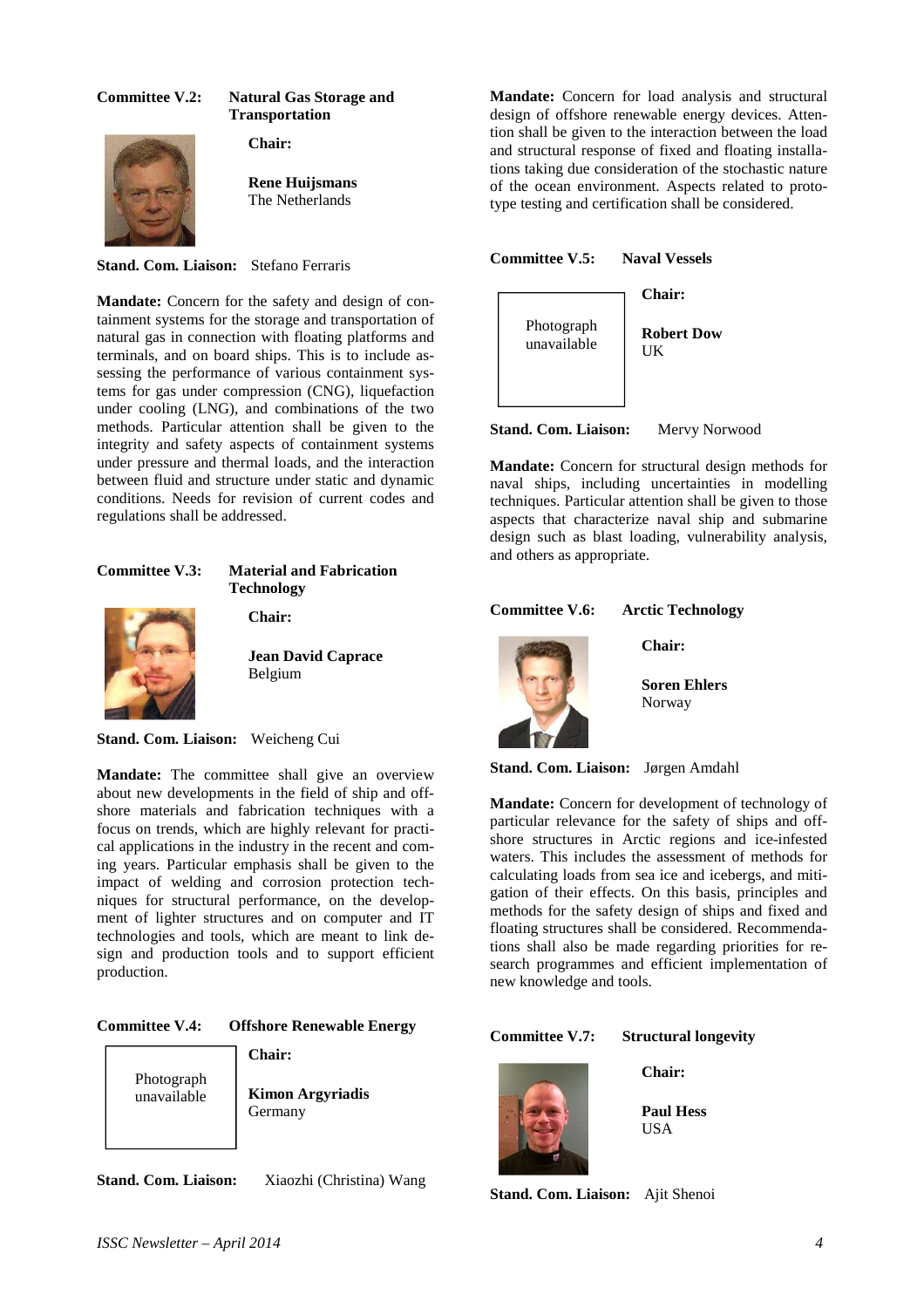**Mandate:** Concern for the structural longevity of ship, offshore and other marine structures. This shall include diagnosis and prognosis of structural health, prevention of structural failures such as corrosion and fatigue, and structural rehabilitation. Attention should be given to the on-going lifetime extension of existing structures. The focus shall be on methodologies translating monitoring data into operational advice and life-cycle management. The research and development in passive, latent and active systems, including their sensors and actuators should be addressed. Further self-healing and smart materials should be addressed.

# **Committee V.8: Risers and pipelines**



**Chair:** 

**Hideyuki Suzuki**  Japan

**Stand. Com. Liaison:** Segen Estefen

**Mandate:** Concern for the structural failure modes of risers and pipelines. Consideration shall be given to dynamic response of risers under environmental conditions as well as pipe-soil interaction. Aspects related to the installation methods shall be considered. Attention is recommended for aspects related to maintenance, inspection and repair, especially in deep-water conditions.

# **Calendar of Committee Meetings**

Listed below are the meetings, which have taken place, and the meetings, which are planned in each Committee.

#### **I.1: Environment**

Meeting 1: February 18-19, 2013, at IST, Lisbon, Portugal

Meeting 2, November 29-30, 2013, Shanghai, China

#### **I.2: Loads**

Meeting 1: July 1-2, 2013, Southampton, UK.

Meeting 2: To be arranged in 2014.

#### **II.1: Quasi-Static Response**

Meeting 1: December 10-11, 2012, at CUT, Gothenburg, Sweden

Meeting 2: March 29, 2013, at the MARSTRUCT conference in Helsinki, Finland

Meeting 3: October 21, 2013, at the PRADS conference in Changwon City, Korea

Meeting 4: May 24-25, 2014, in Carderock near Washington DC, USA

Meeting 5: September, 2014, Italy

Meeting 6: (if needed) December, 2014, at CUT, Gothenburg, Sweden

#### **II.2: Dynamic Response**

Meeting 1: June 5-7, 2013, Bussan, Korea

Meeting 2: June 5-6, 2014, Istanbul, Turkey

#### **III.1: Ultimate Strength**

Meeting 1: January 28, 2013, Fukuoka, Japan

Meeting 2: October 10-11, 2013, Newcastle, UK

Meeting 3: June 2014, at OMAE, San Francisco, USA

#### **III.2: Fatigue and Fracture**

Meeting 1: March 29, 2013, Helsinki, Finland

## **IV.1: Design Principles and Criteria**

Meeting 1: April 10-11, 2013, Genoa, Italy

Meeting 2: Oct 20, 2013, Changwon City, Korea

Meeting 3: Tele-conference to be scheduled

#### **IV.2: Design Methods**

Not planned yet

#### **V.1: Accidental limit states**

Meeting 1: April 12-13, 2013, Shanghai, China

Meeting 2: November 9-12, 2013, Genoa, Italy

Meeting 3: Spring 2014, in preparation

#### **V.2: Natural Gas Storage and Transportation**

Meeting 1: March 24, 2013, at MARSTRUCT 2013, Espoo, Finland

Meeting 2: December 2013, at Samsung Bussan, Korea

# **V.3: Material and Fabrication Technology**

Meeting 1a: March 22, 2013, at TNO, Delft, Netherlands

Meeting 1b: May 2-3, at UFRJ, Rio de Janeiro, Brazil

Meeting 2: February 26-28, at Pusan University, Korea

#### **V.4: Offshore Renewable Energy**

Meeting 1: June 13, 2013, at OMAE 2013, Nantes, France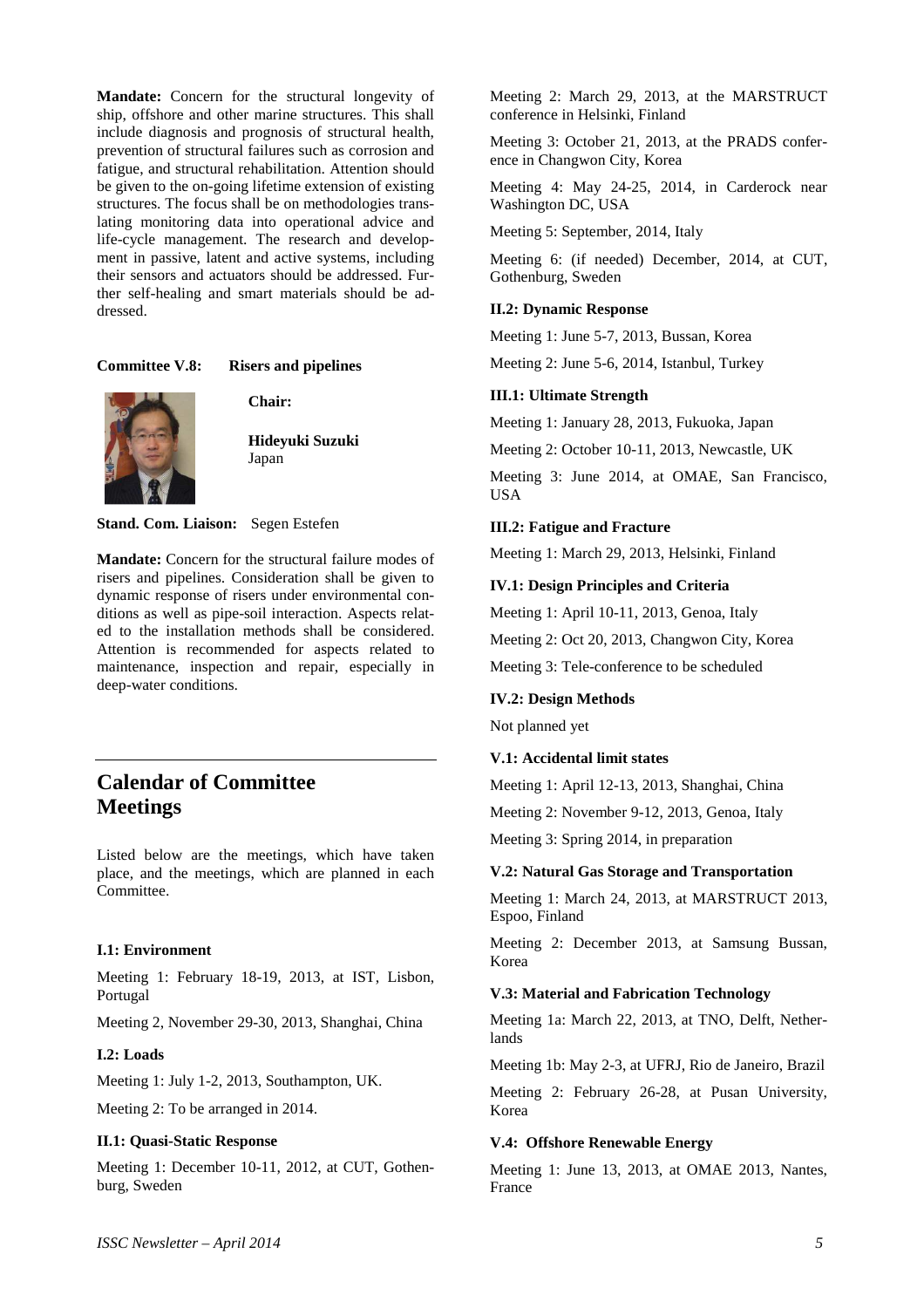# **V.5: Naval Vessels**

Meeting 1: January 16-17, 2013, Newcastle, UK.

Meeting 2: October 28-29, 2013, at PRADS 2013, in Korea.

# **V.6: Arctic Technology**

Meeting 1: January 28-29, 2013, at LR, London, UK

Meeting 2: May 14-15, at Total, Paris, France

Meeting 3: October 28-29, 2013, at MUN, St. John's, Canada

# **V.7: Structural longevity**

Meeting 1: 20-21 March 2014, TNO, Delft, The **Netherlands** 

Meeting 2: Sept-October 2014

Interim Meetings: Virtual Meeting via Skype

# **V.8: Risers and pipelines**

Meeting 1: June 14, 2013, OMAE 2013, Nantes, France

Meeting 2: December 12-13, 2013, Tokyo

Meeting 3: June 8-13, OMAE2014, San Francisco

Meeting 4: October, 2014, Australia, Norway, Brazil or Singapore

# **2nd ITTC-ISSC Joint Workshop**

The first Joint workshop between ISSC and ITTC was organised on the occasion of the ISSC2012 in Rostock. It was an initiative of ISSC Committees I.2 Loads under the Chairmanship of Spiros Hirdaris and Committee I.1 Environment chaired by Elzbieta Bitner-Gregersen and had obviously the cooperation of various ITTC members mainly from the ITTC Committees on Seakeeping and Ocean Engineering.

The workshop was held on 8 September 2012 on Uncertainty Modelling for Ships and Offshore Structures. The presentations of this workshop were by invitation only but the participation on the workshop was open.

This was a successful event as the topic was important and it had important contributions from ISSC and ITC members, contributing thus to a better understanding of the problem and a closer interaction among the committees from the two organisations.

The initiative is now being followed up in the 2nd ITTC-ISSC Joint Workshop, which is aimed to be held one day before the ITTC Conference in Copenhagen, more precisely on August 30, 2014 at the IDA Conference Centre in Copenhagen. This event has started from the initiative of the ITTC Committee on Seakeeping chaired by Prof Yonghwan Kim but it involves also ITTC committee on Ocean Engineering. It concentrates more on the uncertainties in the ship responses, building upon a comparative study on ship motion and structural loads in waves.

Nowadays the nonlinearity of floating-body motion and hydroelasticity in structural responses are of great interests in marine engineering field and thus this workshop will focus on the wave-induced motion and structural loads on ships and offshore structures, including a computational benchmark test for a large modern ship.

It is proposed to compare the predictions of various computational programs for seakeeping performance and hull structural loads in waves. Particularly, a new set of towing tank experiments for a modern containership will be made available for validation by KRISO and DSME and computations are expected to be made without any information about experimental data. By comparing the motion and loads on ships, the uncertainty involved in the current status of computational methods will be assessed.

The considered ship is a 300-m containership, which its segmented model was tested at KRISO, Korea. The scale of experimental model is 1/70, and a steel backbone was installed to measure to motion and sectional loads. The comparison will be made for the RAOs and motion signals of motion and loads. The wave conditions for linear and nonlinear ship motion will be proposed for the comparative study.

The computational results of motion responses and structural loads in specified wave condition will be compared in the workshop. Any researcher or group is welcome to participate to this comparative study.

From the ISSC side the workshop organisation involves the Committees I.2 on Loads and I.1 on Environment. However the involvement in the workshop and in the benchmark study is open to all interested ISSC members.

# **Benchmark and Comparative Studies**

# **I.1: Environment**

Comparative study planned is to compare how the dimensions of a basin impact prediction of extreme waves. Two basins will be used the Shanghai basin and the University of Newcastle basin. The experiment will be carried out in the summer 2014.

# **I.2: Loads**

No study planned.

# **II.1: Quasi-Static Response**

Benchmark study is quasi-static approach to transient dynamic response. As an example, a free-falling lifeboat case is selected.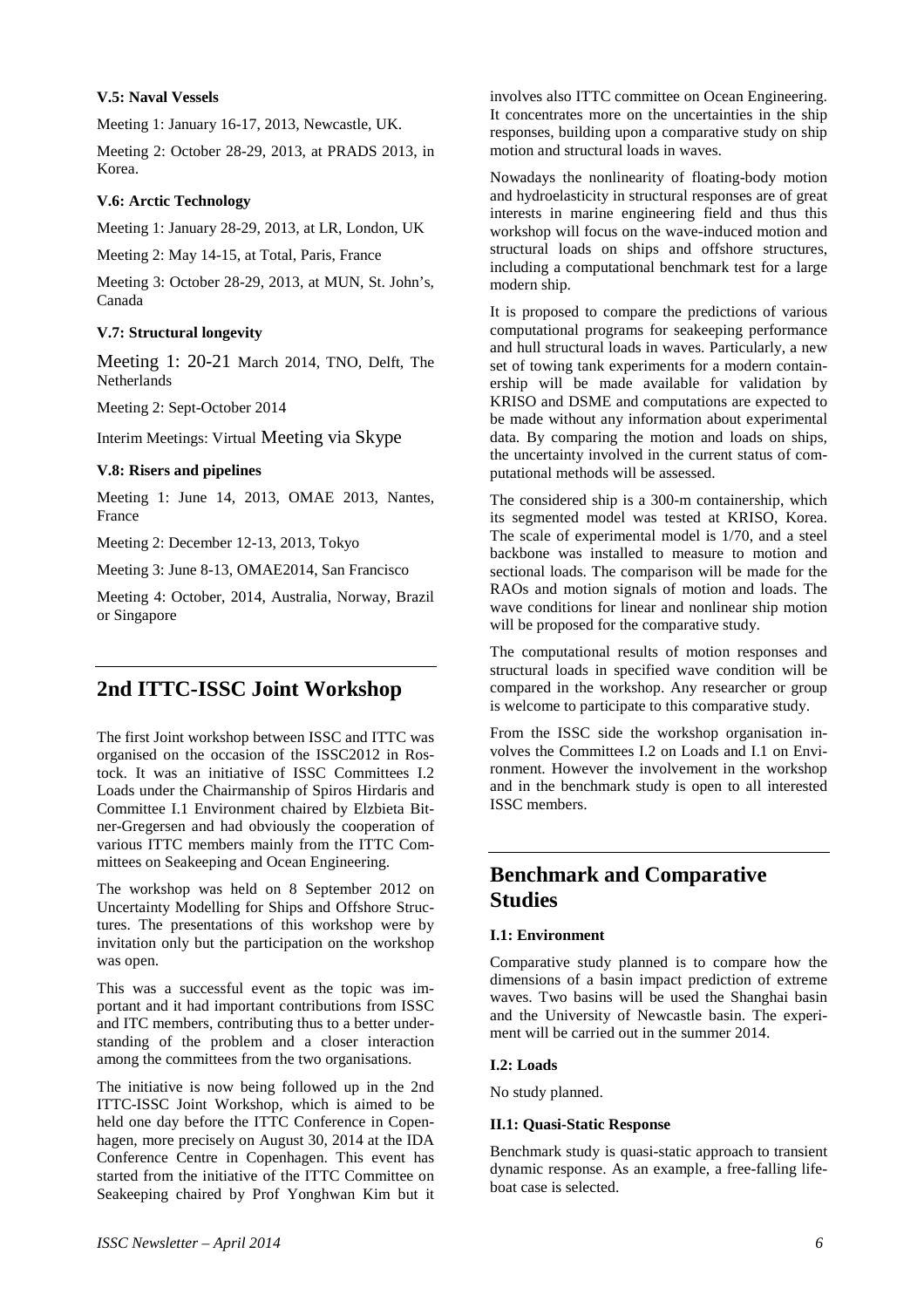The goal of the benchmark study is to look at the degree of variation in estimates produced by different methods and organizations.

Determination of slamming loads on a lifeboat during impact is complex and difficult to describe with simple expressions or simulations. In particular, the complexity of the analysis increases significantly when including waves. Therefore, it would be an advantage if we could compare with available measurements, which we have access to.

The most basic scope of work is then:

- Make structural model of lifeboat bottom (2D and 3D model), and benchmark different FE solvers,
- Determine a proper quasi-static pressure distribution (shape and magnitude) based on section shape and impact velocity,
- Determine a proper quasi-static pressure distribution based on provided results for dynamic pressure,
- Calculate the quasi-static response based on the two pressure distributions found above,
- Comparison with results from a full dynamic calculation and with results from the measurements.

# **II.2: Dynamic Response**

Benchmark study is to predict ship hull slamming response and to compare with the measured results on an actual ship for the validation of dynamic response prediction methods against measured response.

The target ship is a general cargo ship and TNO provides the input for benchmark study under the agreement of the ship owner. The requested outputs are wave input time trace and damping ratio as applied, natural frequencies and mode shapes, time trace of the calculated accelerations and strains with a brief description of the applied analysis method.

The analysis results will be compared with the measured results obtained from a measuring campaign done by a JIP in 2002, which are also provided by TNO.

#### **III.1: Ultimate Strength**

The ultimate strength calculation of box girder, which is, attached 2 or 3 longitudinal stiffeners at each plate. The calculation results will be compared with the experimental results conducted in IST, Lisbon.

The ultimate strength of hull girder with and without initial imperfection. The candidate of the ship is the Bulk carrier, which is the same to the benchmark model of ISSC 2000 VI.2.2.

# **III.2: Fatigue and Fracture**

Due to energy-efficiency requirements, lightweight structural designs are needed. One way to achieve this is to use thinner plates. Currently, investigations are being carried out on plate thicknesses down to 3mm, which means that the design approaches and rules need to be reconsidered. One concern is the initial

deformations induced by welding of thin plates and how do these affect the fatigue assessment. Some investigations have been published on the topic. However, there is a need to study the uncertainty related to the modelling of thin structures.

In stress-based methods the fatigue strength assessment requires peak stress at the weld notch,  $\sigma_{\text{notch}}$ . This can be obtained using a notch stress approach where the shape of the specimen and the weld is modelled explicitly. The approach suffers, however from considerable modelling efforts, thus structural stress,  $\sigma$ <sub>HS</sub>, and nominal stress,  $\sigma$ <sub>nom</sub>, can also be used as input for the fatigue assessment. In case of structural stress method, the notch stress can be approximated using calculated structural stress,  $\sigma_{\text{HSS}}$ , and notch factor, *Kw.*

The aim of the benchmark is to show how these assumptions change the calculated notch stress. In addition, the influence of geometrical non-linearity is taken under investigation**.** 

#### **IV.1: Design Principles and Criteria**

No study planned.

#### **IV.2: Design Methods**

The proposed work is to have a review of each class society's software, focusing on:

- Structural geometry modelling and model creation Capability for
- Automated links to FEM analysis Links to PLM databases - with respect
- To both through-life support (e.g. inspections, updated FEA models) and provisions for sharing data between class, owners, and shipyards/subcontractors
- Impact/incorporation of CSR/GBS rules Discussion of how wider PLM
- Issues and IP are handled in situations such as a vessel switching class.

It is proposed to cover the following class societies: RINA, LR, DNV/GL, NK, ABS, and BV. We are open to others, and also open to considering offshore platform or offshore renewable software dependent on having committee members with sufficient expertise. The comparison would form as section of our report, and the findings would feed into our discussion of current challenges/future needs. We are planning to finalize the outline of this section at our committee meeting immediately preceding PRADS 2013 in Korea.

Committee IV.2, designers and owners interface these developments via software suites developed by class societies (e.g. ShipRight, Nautilus etc.) is discussing including a section in our report (roughly equal in length to the survey section from 2012) reviewing and comparing the approaches taken and significant capabilities of the different software systems in this field.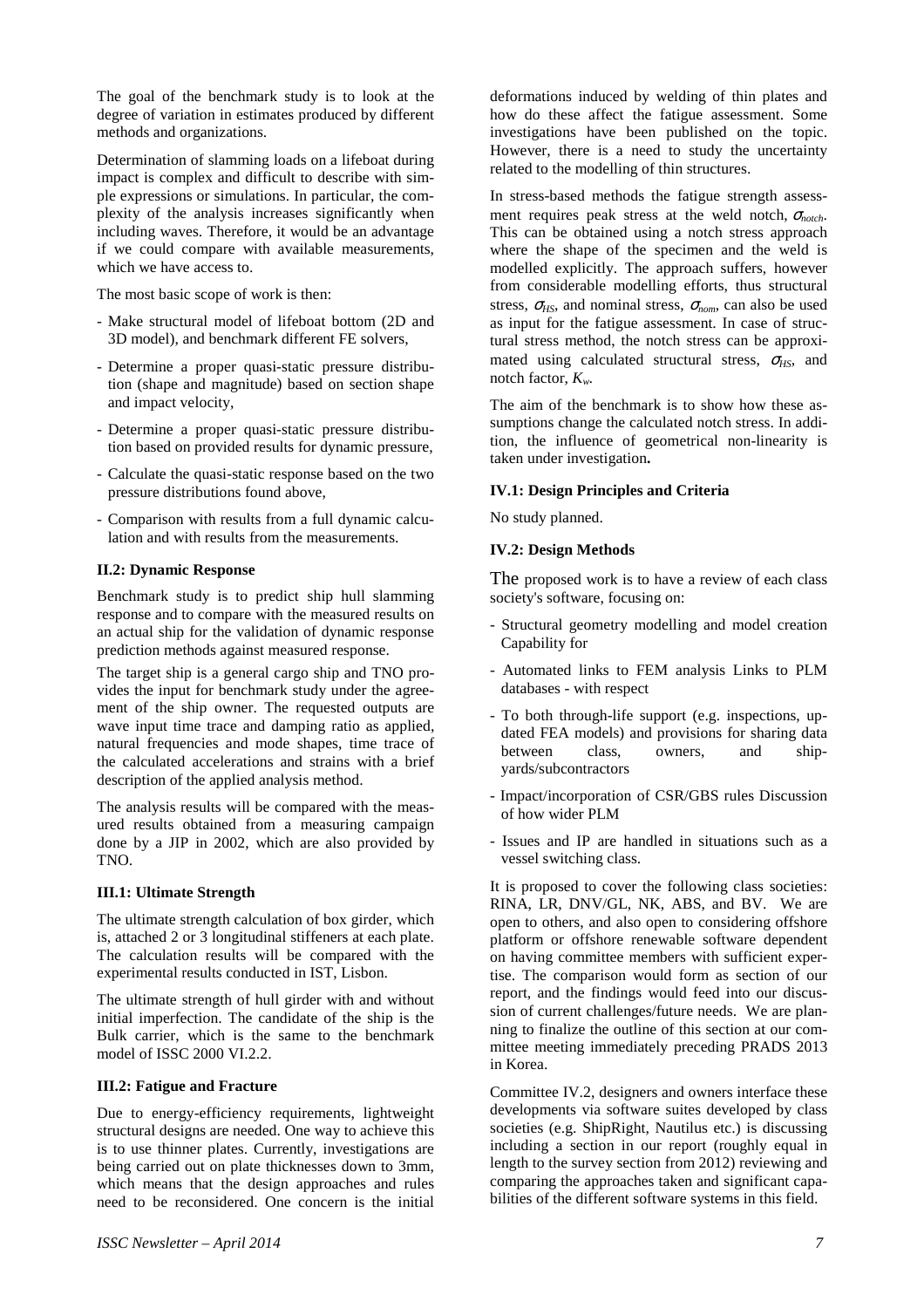#### **V.1: Accidental limit states**

Resistance of topside structures subjected to fire.

Comparison of PFP design methods using existing standards and numerical tools.

#### **V.2: Natural Gas Storage and Transportation**

No study planned.

#### **V.3: Material and Fabrication Technology**

To decrease the number of costly prototypes and to reduce the lead time of the design of complex structures, a large number of Computational Welding Mechanics (CWM) tools to simulate transient welding phenomenon's are becoming available. A better prediction of residual distortion and residual stresses in welds and welded structures is the main selling argument of these new companies.

Assembling a ship or an offshore structure requires sequential continuous welding joints. Therefore, defining the welding sequence is crucial for the correct completion of the welding assembly process. Simulation allows prediction and minimization of distortions which generate an increase of the overall product quality as well as drastic cost saving. Simulating the welding process aims to control the process in a way that minimizes the stress gradient and tensile surface stresses. As a result, the lifetime of a part increases as fewer cracks appear after load cycles. Compressive stresses can also be detected on the surface of the component, therefore improving part quality and avoiding corrosion risks due to tensile stresses.

To what extent these tools provide reliable and accurate results? Is these results are applicable to the shipbuilding and offshore industry? Costs and computation time are they acceptable? To answer these questions the "Material and Fabrication Technology" committee (V.3) of the International Ship and Offshore Structure congress (ISSC) is proposing the benchmark study where simulation results will be compared to experimental results.

# **V.4: Offshore Renewable Energy**

No study planned.

# **V.5: Naval Vessels**

- 1 Whipping Response of ships Comparison of experimental results with theoretical predictions covering:
	- Natural frequency response.
	- Whipping response of ship subjected to underwater explosion.
- 2 Progressive Collapse of Damaged Ships:
	- Damage Simulation
	- Theoretical prediction of damage and residual strength after damage
	- Class society assessment for residual strength
	- Effect of surface corrosion on hull girder strength of aging naval ships

- Use of ONR Frigate model as benchmark structure.

# **V.6: Arctic Technology**

Case study applying the presented mission-based design methodology to a ship and an offshore structure.

# **V.7: Structural longevity**

No study planned.

# **V.8: Risers and pipelines**

It was determined that the past comparative studies should be reviewed and a proposal of the benchmark should be included in the committee report of ISSC2015 V.8.

# **ISSC Committees Membership**

# **ISSC Committees**

ISSC comprises of one Standing Committee, and a number of Technical and Specialist Committees on specialised areas of interest. The area of interest for Specialist Committees can be changed and slightly modified in preparation for each Congress.

# **Standing Committee**

- Carlos Guedes Soares (Chairman), Portugal
- Ajit Shenoi, UK
- Jean-Yves Pradillon, France
- Jeom Kee Paik, Korea
- Jørgen Amdahl, Norway
- Manolis S. Samuelides, Greece
- Masahiko Fujikubo, Japan
- Merv Norwood, Canada
- Mirek Kaminski, The Netherlands
- Segen F. Estefen, Brazil
- Stefano Ferraris, Italy
- Weicheng Cui, China
- Wolfgang Fricke, Germany
- Xiaozhi Wang, USA
- Yoo Sang Choo, Singapore
- Yordan Garbatov (Secretary), Portugal

# **Technical Committees**

#### **Tech Committee I.1 on Environment**

| <b>Chairman:</b>              | Elzbieta Bitner-Gregersen |
|-------------------------------|---------------------------|
| <b>Stand. Com. Liaison:</b>   | Carlos Guedes Soares      |
| Alon I Murphy IIV<br>Momborc. |                           |

**Members:** Alan J. Murphy, UK Christophe Maisondieu, France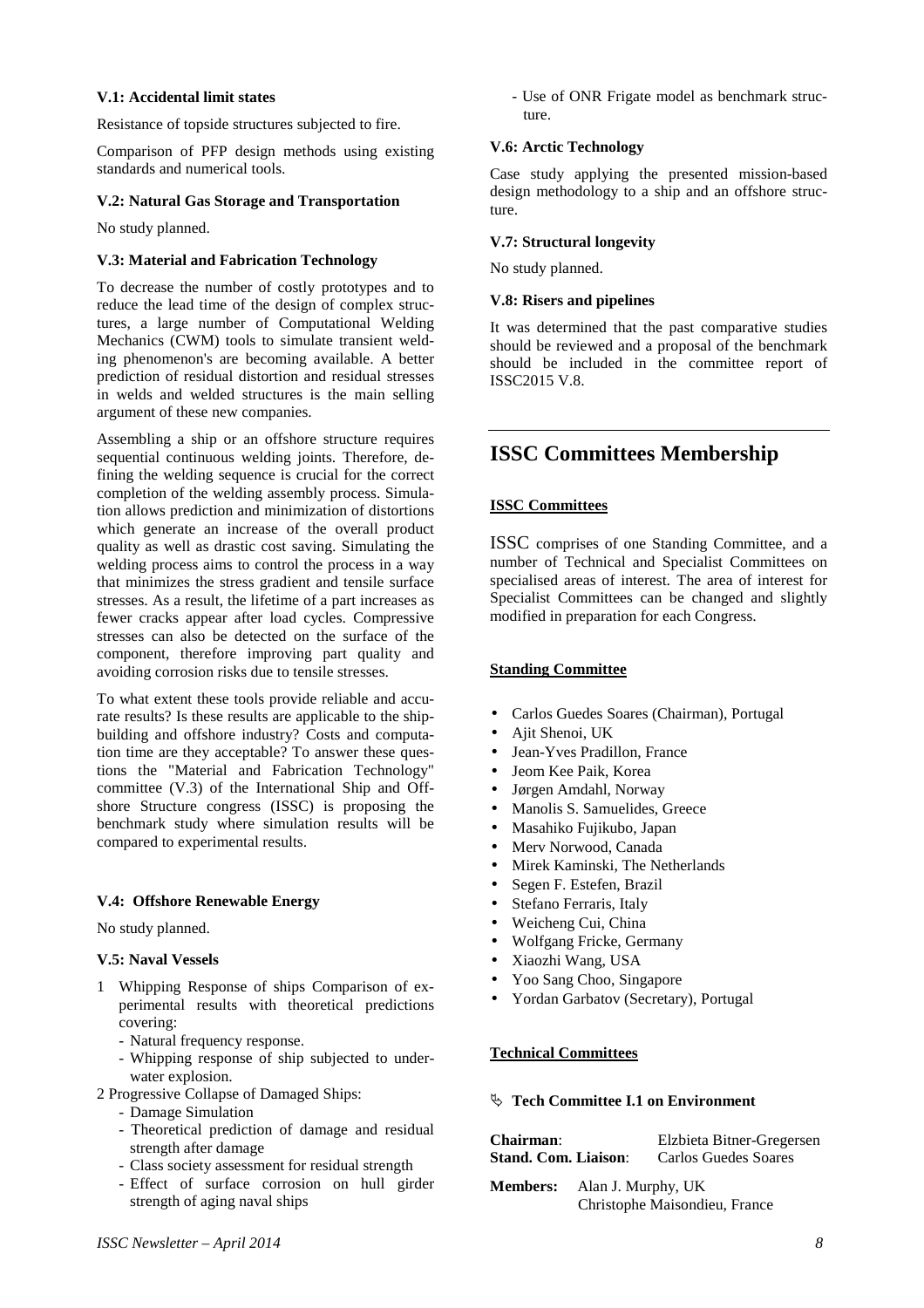Geert Kapsenberg, Netherlands Igor Rychlik, Sweden Ning Ma, China Ryuji Miyake, Japan Sheng Dong, China Subrata Battacharrya, India Taek Soo Jang, Korea Thomas Fu, USA Zhivelina Cherneva, Portugal

# **Tech Committee I.2 on Loads**

| <b>Chairman:</b>     |                          | Pandeli Temarel                |  |
|----------------------|--------------------------|--------------------------------|--|
| Stand. Com. Liaison: |                          | Carlos Guedes Soares           |  |
| <b>Members:</b>      | Anna Bruns, Germany      |                                |  |
|                      |                          | Apostolos Papanikolaou, Greece |  |
|                      |                          | Arne Nestegård, Norway         |  |
|                      | Celso Pesce, Brazil      |                                |  |
|                      | Daniele Dessi, Italy     |                                |  |
|                      |                          | Josko Parunov, Croatia         |  |
|                      | Kang Hyun Song, Korea    |                                |  |
|                      | Nuno Fonseca, Portugal   |                                |  |
|                      | Quentin Derbanne, France |                                |  |
|                      | Sharad Dhavalikar, India |                                |  |
|                      | Sugin Wang, USA          |                                |  |

# **Tech Committee II.1 on Quasi-Static Response**

 Toichi Fukasawa, Japan Wei Bai, Singapore Xuekang Gu, China

| <b>Chairman:</b>            | Jonas Ringsberg |
|-----------------------------|-----------------|
| <b>Stand. Com. Liaison:</b> | Yoo Sang Choo   |

**Members:** Adrian Cosntantinescu, Belgium Albert Zamarin, Croatia Bastiaan van der Sluijs, Netherlands Beom Seon Jang, Korea Berend Bohlmann, Germany Ertekin Bayraktarkatal, Turkey Hui-Lung Chien, China (Taiwan) Maciej Taczala, Poland Matteo Sidari, Italy Ole David Økland, Norway Paul Lara, USA Satoshi Miyazaki, Japan Spyros Hirdaris, UK Svein Erling Heggelund, Norway Zhenquan Wan, China

#### **Tech Committee II.2 on Dynamic Response**

| <b>Chairman:</b><br><b>Stand. Com. Liaison:</b> |                                                  | Dae-Seung Cho<br>Mirek Kaminski |
|-------------------------------------------------|--------------------------------------------------|---------------------------------|
| <b>Members:</b>                                 | Alexander Düster, Germany<br>Ahmet Ergin, Turkey |                                 |

 Ionel Chirica, Romania Michael Holtmann, Germany Ole Hermundstad, Norway Michael Holtmann, Germany Chenfar Hung, China (Taiwan) Andrea Ivaldi, Italy Chunyan Ji, China Won Ho Joo, Korea Bernt Leira, Norway Sime Malenica, France Yoshitaka Ogawa, Japan Murilo Vaz, Brazil Alex Vredeveldt, Netherlands Yeping Xiong, UK Dexin Zhan, Canada

#### **Tech Committee III.1 on Ultimate Strength**

| <b>Chairman:</b>            | Takao Yoshikawa   |
|-----------------------------|-------------------|
| <b>Stand. Com. Liaison:</b> | Masahiko Fujikubo |

| <b>Members:</b> | Abbas Bayatfar, Belgium                   |  |
|-----------------|-------------------------------------------|--|
|                 | Simon Benson, UK                          |  |
|                 | Jihed Boulares, USA                       |  |
|                 | Chung-Ping Chen, China (Taiwan)           |  |
|                 | Hyung Min Do, Korea<br>Bong Ju Kim, Korea |  |
|                 |                                           |  |
|                 | José Gordo, Portugal                      |  |
|                 | Pål Jensen, Norway                        |  |
|                 | Xiaoli Jiang, Netherlands                 |  |
|                 | Lennart Josefson, Sweden                  |  |
|                 | Patrick Kaeding, Germany                  |  |
|                 | Roberto Ojeda, Australia                  |  |
|                 | Xudong Qian, Singapore                    |  |
|                 | Malcolm Smith, Canada                     |  |
|                 | Suhas Vhanmane, India                     |  |
|                 | Deyu Wang, China                          |  |
|                 | Shengming Zhang, UK                       |  |
|                 |                                           |  |

#### **Tech Committee III.2 on Fatigue & Fracture**

| Chairman:<br><b>Stand. Com. Liaison:</b> |                                                                                                                                                                                                                                                                     | Feargal Brennan<br>Wolfgang Fricke                                                                                                    |
|------------------------------------------|---------------------------------------------------------------------------------------------------------------------------------------------------------------------------------------------------------------------------------------------------------------------|---------------------------------------------------------------------------------------------------------------------------------------|
| <b>Members:</b>                          | Agnes Marie Horn, Norway<br>Alexandros Theodoulidis, Greece<br>Asokendu Samanta, India<br>Byeong Ki Choi, Korea<br>Cesare Rizzo, Italy<br>Erkan Oterkus, UK<br>Fang Wang, China<br>George Wang, Singapore<br>Guy Parmentier, France<br>Henk den Besten, Netherlands |                                                                                                                                       |
|                                          | Jörg Rörup, Germany                                                                                                                                                                                                                                                 | Ilson Paranhos Pasqualino, Brazil<br>Jani Romanoff, Finland<br>Kim Branner, Denmark<br>Tetsuya Nakamura, Japan<br>Wengang Mao, Sweden |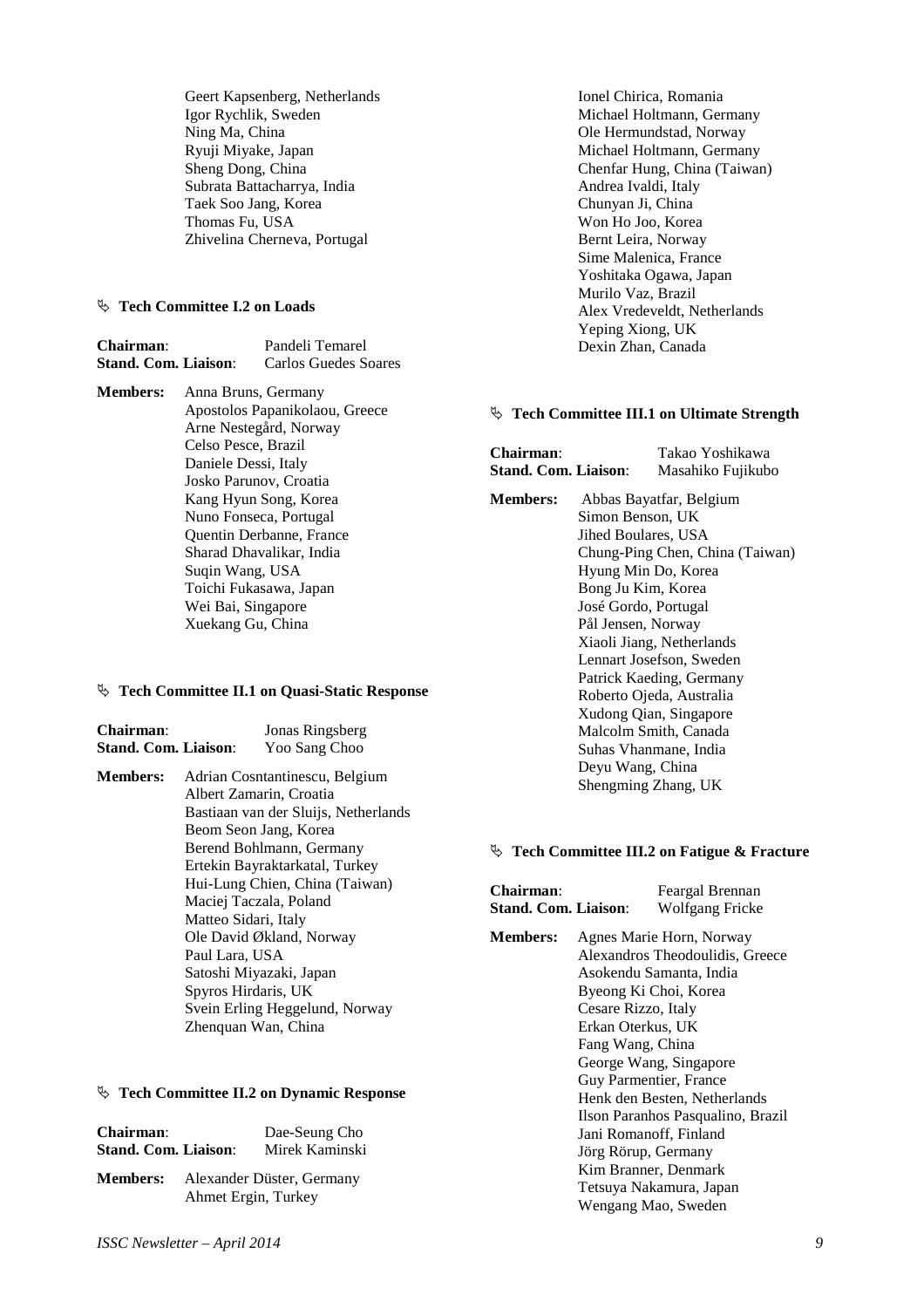**Example 5 Tech Committee IV.1 on Design Principles and Criteria** 

| <b>Chairman:</b>            |                             | Enrico Rizzuto            |  |
|-----------------------------|-----------------------------|---------------------------|--|
| <b>Stand. Com. Liaison:</b> |                             | Manolis Samuelides        |  |
| <b>Members:</b>             | Alan Klanac, Croatia        |                           |  |
|                             |                             | Anders Rosen, Sweden      |  |
|                             |                             | Ângelo Teixeira, Portugal |  |
|                             |                             | Byeong Seok Kang, Korea   |  |
|                             | Edzard Brünner, Germany     |                           |  |
|                             | F. Barranco Cicilia, Brazil |                           |  |
|                             | Genadiy Egorov, Ukraine     |                           |  |
|                             | Hongde Qin, China           |                           |  |
|                             | Jonathan Downes, UK         |                           |  |
|                             | Luis Sagrillo, Brazil       |                           |  |
|                             | Maciej Radon, Germany       |                           |  |
|                             | Rolf Skjong, Norway         |                           |  |
|                             | Sean O'Neil, Netherlands    |                           |  |
|                             | Yasumi Kawamura, Japan      |                           |  |

#### **Tech Committee IV.2 on Design Methods**

| Chairman:                   | Matthew Collette    |
|-----------------------------|---------------------|
| <b>Stand. Com. Liaison:</b> | Jean-Yves Pradillon |

**Members:** Han Koo Jeong, Korea Igor Ilnytskiy, Ukraine Iraklis Lazakis, UK Lorenzo Moro, Italy Mauro Sicchiero, Italy Masanobu Toyoda, Japan Manuel Ventura, Portugal Petar Georgiev, Bulgaria Robert Bronsart, Germany Stein Ove Erikstad, Norway Vasile Giuglea, Romania Vedran Zanic, Croatia Youfang Chen, China Zbigniew Sekulski, Poland

#### **Specialist Committees**

# **Specialist Committee V.1 on Accidental Limit States**

| <b>Chairman:</b>            | Jurek Czujko |
|-----------------------------|--------------|
| <b>Stand. Com. Liaison:</b> | Jeom Paik    |

**Members:** Aleksandr Nilva, Ukraine Andrea Ungaro, Italy Andrey Dulnev, Russia Bart Boon, Netherlands Gyu Sung Kim, Korea John Vægter, Denmark Kristjan Tabri, Estonia Lars Brubak, Norway Michael Johnson, UK Nikolaos Ventikos, Greece Spiro Pahos, UK Wenyong Tang, China

 Yasuhira Yamada, Japan Zbigniew Czaban, Canada

 **Specialist Committee V.2 on Natural Gas Storage and Transportation** 

| Chairman:<br>Stand. Com. Liaison: |                                | Rene Huijsmans<br>Stefano. Ferraris |  |
|-----------------------------------|--------------------------------|-------------------------------------|--|
| <b>Members:</b>                   |                                | Ahmad Zakky, Indonesia              |  |
| Longbin Tao, UK                   |                                |                                     |  |
|                                   | Magnus Lindgren, Norway        |                                     |  |
| Makoto Arai, Japan                |                                |                                     |  |
|                                   | Marcos Donato Ferreira, Brazil |                                     |  |
|                                   | Mun Keun Ha, Korea             |                                     |  |
| Oscar Valle, Mexico               |                                |                                     |  |
|                                   | Pradeep Sensharma, USA         |                                     |  |
|                                   |                                | Sebastian Schreier, Germany         |  |

#### **Specialist Committee V.3 on Material and Fabrication Technology**

 Tauhid Rahman, Australia Zhihu Zhan, China

# **Chairman**: Jean David Caprace **Stand. Com. Liaison**: Weicheng Cui

**Members:** Brajendra Mishra, USA Floriano Pires, Brazil Frank Roland, Germany H. Kim, Korea Heikki Remes, Finland Ingrid Schipperen, Netherlands Jerolim Andric, Croatia Liangbi Li, China Naoki Osawa, Japan Nisith Mandal, India Per Lindstrom, Norway Rafael Doig, Peru Stephen Boyd, UK Tamunoiyala Koko, Canada Thierry Millot, France

# **Specialist Committee V.4 on Offshore Renewable Energy**

| <b>Chairman:</b>            |                                                      | Kimon Argyriadis         |  |
|-----------------------------|------------------------------------------------------|--------------------------|--|
| <b>Stand. Com. Liaison:</b> |                                                      | Xiaozhi (Christina) Wang |  |
| <b>Members:</b>             | Annemarie Damen, Netherlands<br>Chae Hwan Rim, Korea |                          |  |

 Dale Karr, USA Debabrata Karmakar, Portugal Gao Zhen, Norway Giuseppina Colicchio, Italy Harry Bingham, Denmark Huilong Ren, China Hyun Kyeong Shin, Korea Ivan Catipovic, Croatia Johan Slatte, Norway Pengfei Liu, Canada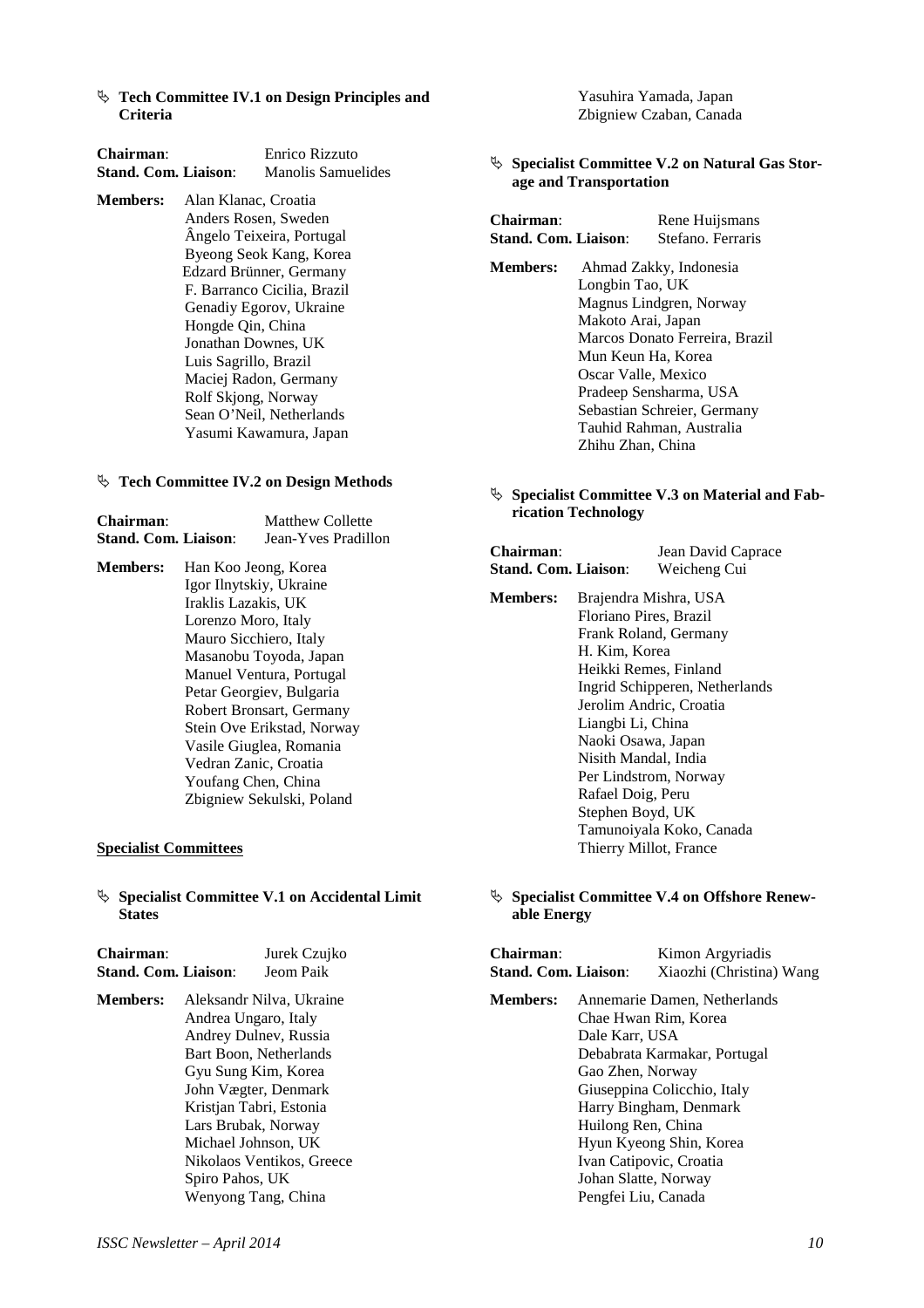Rachel Nicholls-Lee, UK Spyros Mavrakos, Greece Yu-Ti Jhan, China (Taiwan) Yukichi Takaoka, Japan Wanan Sheng, Ireland

#### **Specialist Committee V.5 on Naval Vessels**

| <b>Chairman:</b>            | Robert Dow    |
|-----------------------------|---------------|
| <b>Stand. Com. Liaison:</b> | Mervy Norwood |

**Members:** Akihiro Yasuda, Japan Albert Fredksen, Norway Darren Truelock, USA Francisco Viejo, Spain James Underwood, UK Jang Hyun Lee, Korea Jianhu Liu, China Joep Broekhuijsen, Netherlands Lex Keuning, Netherlands Luca Demattei, Italy Neil Pegg, Canada Paulo Martins, Portugal Stuart Cannon, Australia Thomas Grafton, Norway

#### **Specialist Committee V.6 on Arctic Technology**

| Chairman:<br>Stand. Com. Liaison: |                                                                                                                                                                         | <b>Soren Ehlers</b><br>Jørgen Amdahl                                                   |
|-----------------------------------|-------------------------------------------------------------------------------------------------------------------------------------------------------------------------|----------------------------------------------------------------------------------------|
| <b>Members:</b>                   | Fai Cheng, UK<br>Ian Jordaan, Canada<br>Jaideep Sirkar, USA<br>Kai Riska, France<br>Koji Terai, Japan<br>Pentti Kujala, Finland<br>Yeong Tae Oh, Korea<br>Yu Luo, China | Alexei Bereznitski, Netherlands<br>Janne Valkonen, Norway<br>Walter Kuehnlein, Germany |

# **ISSC 2015 Congress - Working Procedures**



*Yordan Garbatov ISSC 2015 Secretary Instituto Superior Técnico Lisbon, Portugal* 

# **ISSC 2015 website**

In order to facilitate collaboration and information exchange, ISSC2015 has set up a website  $(\frac{http://www.issc2015.org/}{http://www.issc2015.org/})$ , which is available to all  **Specialist Committee V.7 on Structural longevity** 

| Chairman:                   | Paul Hess                                                                                                                                                                                                                                                                                                                                             |
|-----------------------------|-------------------------------------------------------------------------------------------------------------------------------------------------------------------------------------------------------------------------------------------------------------------------------------------------------------------------------------------------------|
| <b>Stand. Com. Liaison:</b> | Ajit Shenoi                                                                                                                                                                                                                                                                                                                                           |
| <b>Members:</b>             | Alexander Egorov, Ukraine<br>Arne Fjeldstad, Norway<br>Dario Boote, Italy<br>Hideaki Murayama, Japan<br>J.I.R. Blake, UK<br>Jae Hong Park, Korea<br>Mark Tammer, Netherlands<br>Martijn Hoogeland, Netherlands<br>Michael Rye Andersen, Denmark<br>Piero Caridis, Greece<br>Renjun Yan, China<br>Seref Aksu, Australia<br>Valery Shaposhnikov, Russia |

## **Specialist Committee V.8 on Risers and Pipelines**

| <b>Chairman:</b> Hideyuki Suzuki |                                           |
|----------------------------------|-------------------------------------------|
|                                  | <b>Stand. Com. Liaison:</b> Segen Estefen |

**Members:** Celso Morooka, Brazil Guido Kuiper, Netherlands Gundula Stadie-Frohboes, Germany Hugh Howells, UK Jer-Fang Wu, USA Jung Kwan Seo, Korea Liping Sun, China Min Low, Singapore Nils Sodahl, Norway Shuhong Chai, Australia Svein Saevik, Norway Yannis Chatzigeorgiou, Greece Yoshiyasu Watanage, Japan

members. The website allows the Committee members to upload background documents, which are the references to be used in the committee reports. The website also allows for working documents to be made available to committee members such as the various drafts of chapters. This will be protected only for Committee members. The guidelines for using the website can be downloaded from http://www. issc2015.org/images/issc2015\_ online\_help.pdf.

# **Proceedings information**

The ISSC 2015 Proceedings will be published by Taylor & Francis. The report manuscripts should be prepared by using MS Word following the instructions of Taylor & Francis for one column (see the file